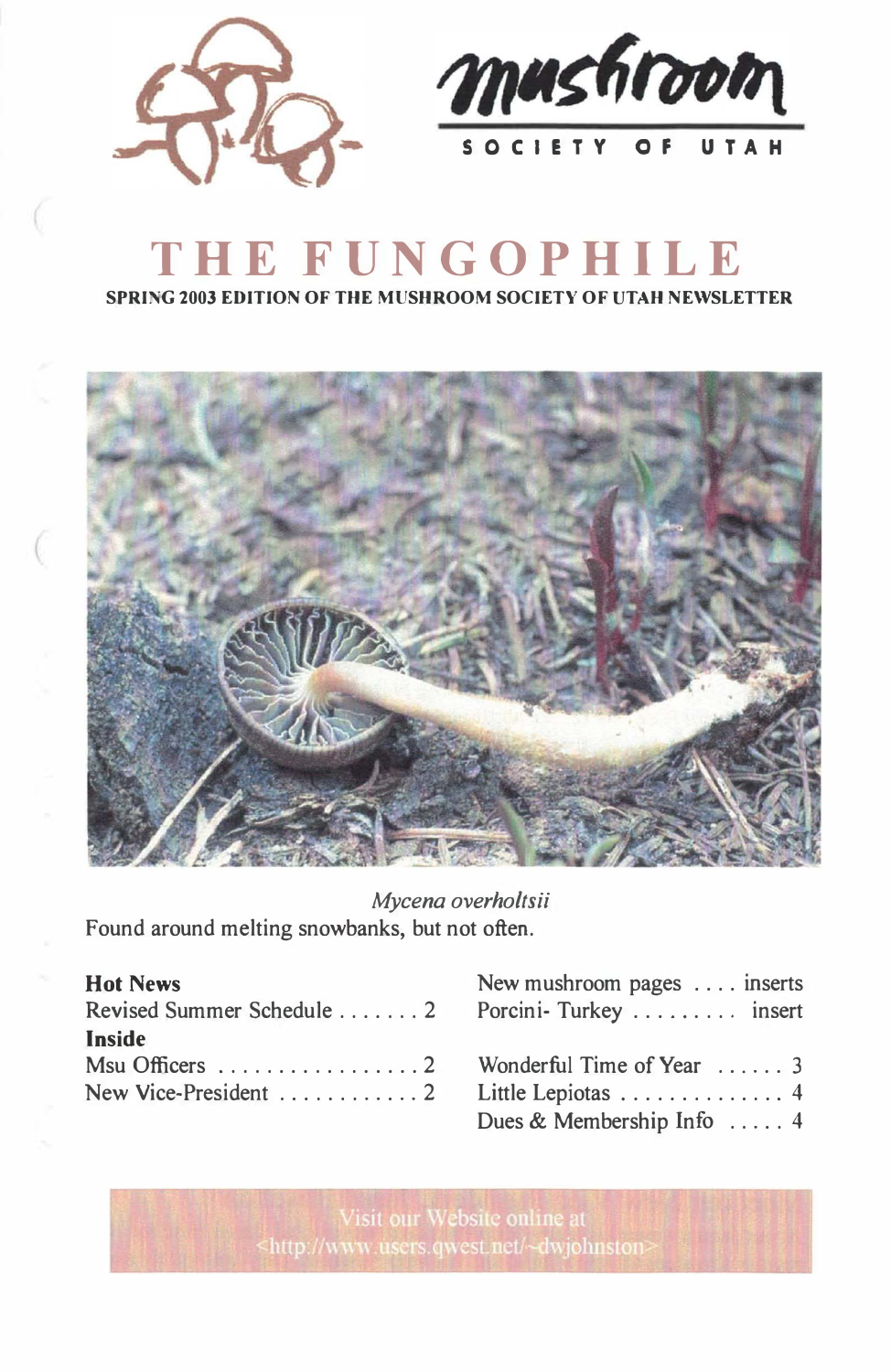## MSU Officers

President Mark Cannon 466-5124 Vice President Jared Haselton 277-4881 **Directors** Ardean Watts 581-1931 Sherman Brough 943-6183 Letters to the Editor may be addressed to **Secretary** MSU Fungophile, 2373 East 6660 South, Salt Lake City, UT 84121. MSU Fungophile is published by the Mushroom Society of Utah Don Johnston 942-0637 Treasurer Art Dyck 553-1697 and is mailed to all current members. To become a member or to renew your membership, please complete the form on the back cover and return it with your check to **MSU.** 

## 2003 Foray Schedule

Membership Secretary Ronna Conlon 486-2717

It's almost time for our first foray of the year!!! There is a significant change in the monthly foray schedule this year so please make a note on your calendars. Instead of the FIRST Saturday of the month beginning in May, we are going to go out on the THIRD Saturday of the month beginning in April. This will allow us to increase the monthly outings from four to six (i.e. April-September--weather permitting). The date of our first foray will therefore be Saturday, April 19. The time and meeting place have not changed. Come to ) the ''Park and Ride" lot on the northwest comer of Wasatch Blvd. and 3900 South at 9:00 A.M. Be sure to bring any interesting finds to show to the group.

Subsequent monthly forays will be on 5/17, 6/21, 7/19, 8/16, and 9/20.<br>Also, please mark your calendars for the MSU High Uintas foray which will be held on August 22,23, and 24. We have again arranged for the use of the Francis town hall and are planning on a schedule of activities similar to those of past years. Because of the smaller number of people using the Pine Valley group sites for camping at the last two or three forays, we have decided not to secure a group camp site this year. Those wishing to camp along the Mirror Lake highway will need to secure their own sites. However, if you have strong feelings about this and would like a MSU group site, call Mark Cannon at 466-5124 as soon as possible. IF enough people want a group site (at least 18- 20 campers needed), and IF a site is still available, then we will reserve one. This and a few other details are still "in the works" so watch for the final plans in the summer 2003 newsletter.

#### Meet our New Vice-President, Jared Haselton

At our January meeting a new Vice-President was elected, Jared Haselton. Our regular attendees all know Jared and his wife Susanne. They both rarely ever miss an MSU activity. Few of us know much of Jared's background. Here is a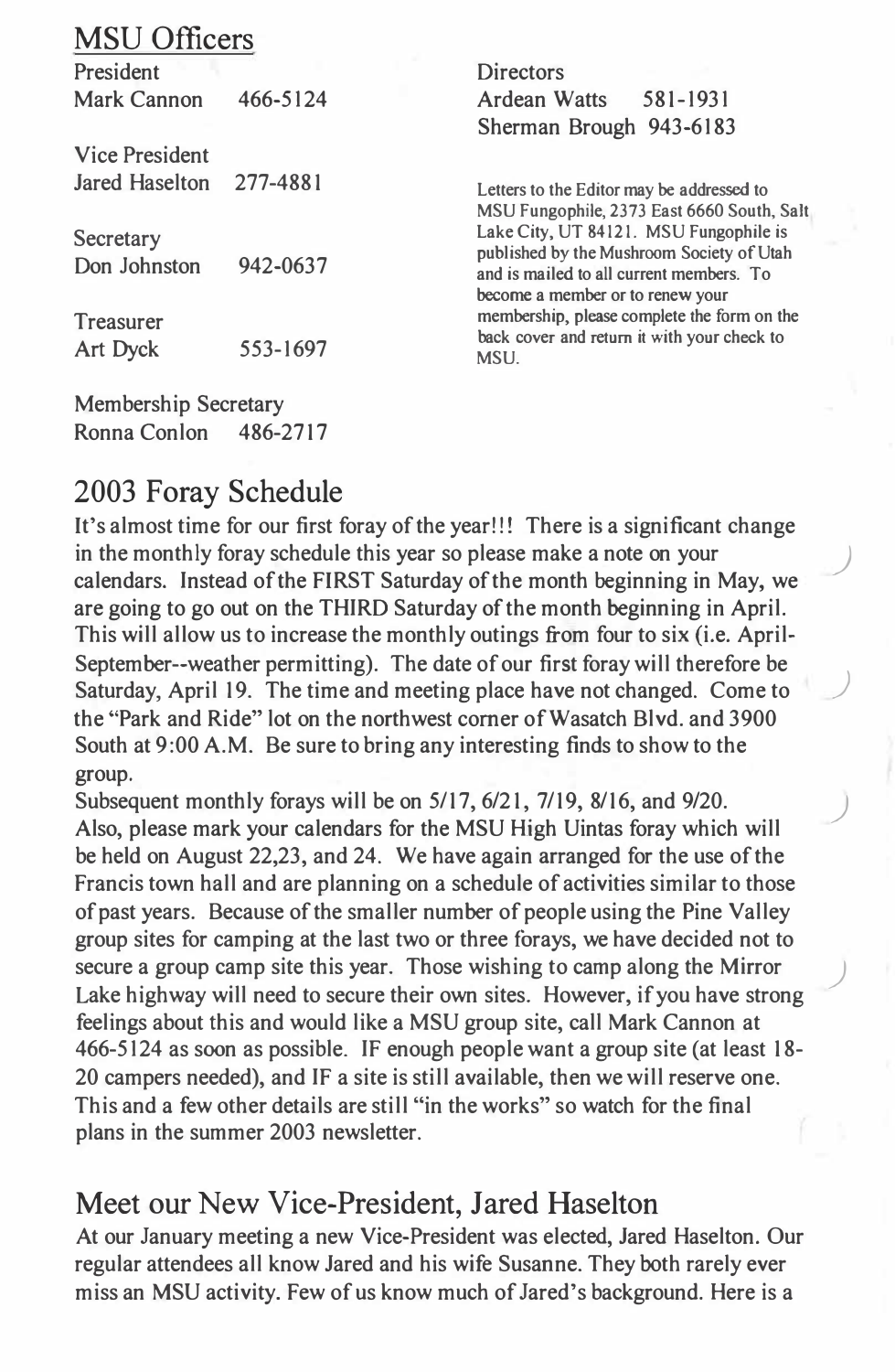brief synopsis.

Jared was born in 1936 in a 300 year old home in Wethersfield, Connecticut. He was raised mostly in Connecticut, except for a few years during WW II in Washington, DC. He graduated from St. Lawrence University in Canton, NY in 1959.

In June, 1962 he and Susanne Milburne, of San Antonio, Texas, were married. Continuing with his education, Jared received an M.S. in Geology ) from Lehigh University in Bethlehem, Pennsylvania in 1963.

In 1965 the Haselton's moved to Salt Lake City where they have been ever since. They have a daughter and three granddaughters currently living in Logan, Utah.

#### The Most Wonderful Time of the Year!

Spring officially arrived on March 21 and with it has come the promise of another mushroom season. Recent rain and snow storms have made the water situation a little less bleak and given some hope to local mycophiles. Slowly but surely, the evidence of good things to come accumulates. Around the ) bases of the aspen trees that I keep an eye on, the little drab Hebelomas have appeared, as if on cue, as they have done every year around the third week of March since I started paying attention five or six years ago. A compost pile that was used as a "dump" for old mushrooms last year is showing fungal ) growth in the moist areas just below the surface and, while it is impossible to say what might be growing, the mycelium is very dense and has the most delightfully strong smell of mushrooms. It will be exciting to see what, if anything, comes up. The extra water and cool temperatures have also brought ) a few new scattered fruiting of Flammulina velutipes, and even a potted living room fem has gotten into the swing of spring by hosting a surprise appearance of a cluster of Leucocoprinus birnbaumii--also known as Lepiota lutea. Even though the last four years of drought have taken their toll on enthusiasm, it seems that each little mushroom-y sign of spring has the power to renew interest and make anticipatory excitement build as we move toward our summer forays. It also helps to know that the weather will eventually improve, and perhaps sooner rather than later.

I would like to take a moment to thank all those, both MSU members and friends, who participate in MSU activities, and who have provided the advice, friendship, time, and effort that makes our little society work. As interesting and fulfilling as the study of mycology is, even at the amateur level, it is much ) more enjoyable to be able to share it with others who also love it and appreciate its wonders.

Thanks again and Happy Hunting! **Mark**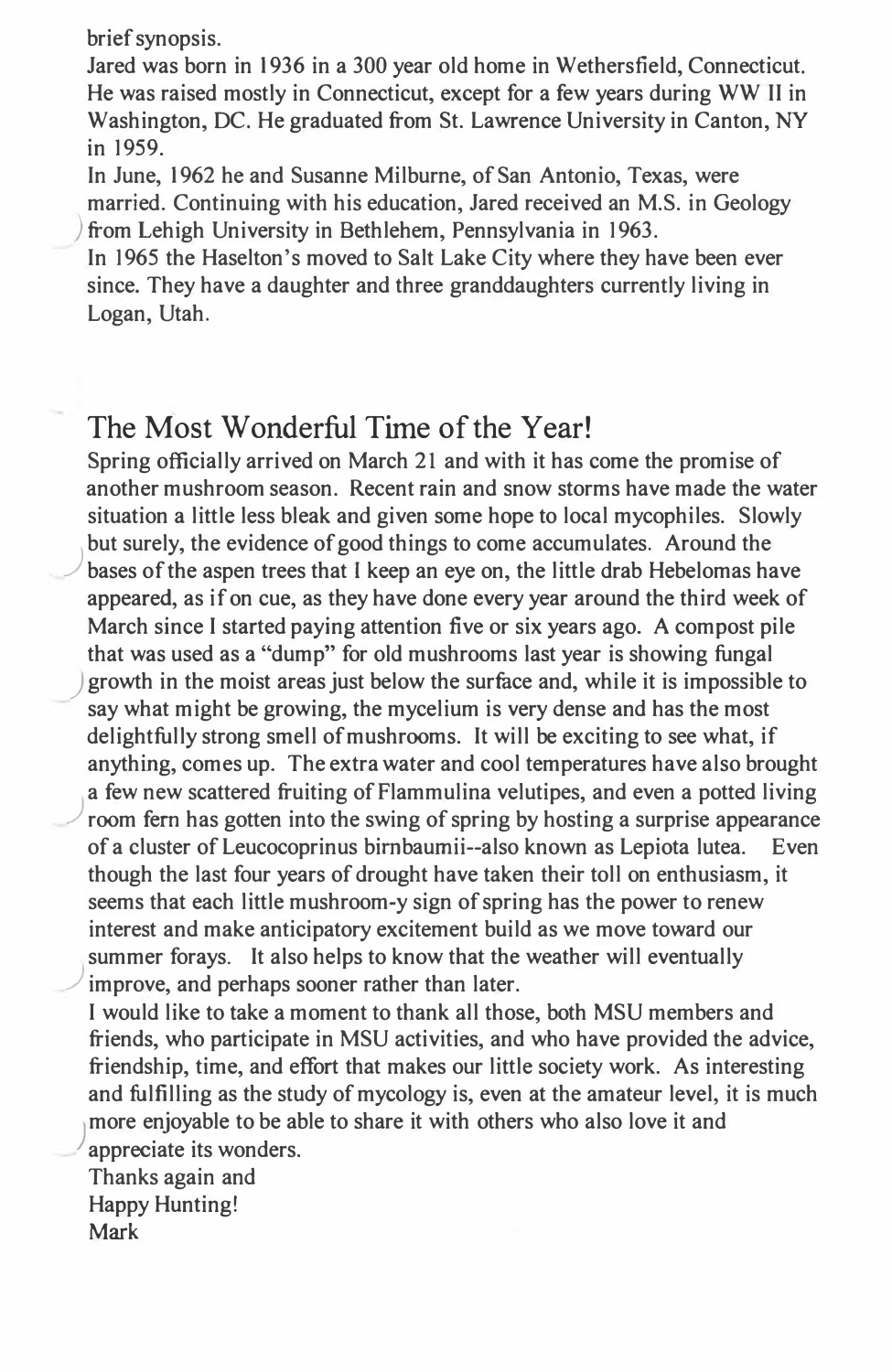### Porcini Rubbed Turkey with Shiitake Madeira Gravy

*This is an adaptation of a recipe from Epicurious. Thanks to Cindy Thomas for passing it on to me. It makes a fantastic main course and you can use your own imagination to add to it as you wish.* 

- I Ounce dried porcini mushrooms
- 2 Tablespoons butter, room temperature
- 5 Pound Turkey Breast
- 2 Cups chicken broth
- 1 Onion, chopped
- I Cup carrots, chopped
- 4 Cloves garlic, peeled and smashed
- 2 Tablespoons olive oil
- 3 Cups Turkey stock
- 4 Tablespoons butter
- 2 Tablespoons flour
- ½ Pound shiitake mushrooms, stemmed and sliced
- ½ Cup madeira

Preheat oven to 325 degrees.

Grind porcini in processor or mortar and pestle until mostly powdered. Strain thru sieve, putting the powder into a bowl and the larger bits into a saucepan with the chicken broth. Bring the chicken broth and porcini bits to a boil and set aside to steep.

Mix the powdered porcini with the warm butter. Place the turkey in a small roasting pan. Rub the breast with part of the porcini-butter mixture. Place in the oven, roast for 1/2 hour. Rub the remaining porcini-butter mixture on the turkey breast. It will spread more easily now that it is warmer.

Place the onions, carrots, and garlic around the turkey. Add more of your favorite vegetables if desired. Potatoes would be a good addition, if you prefer them roasted rather than mashed. Return to the oven. Continue roasting, basting every half hour with the chicken broth-porcini mixture, until the internal temperature reaches 175 degrees. Add some of the turkey broth if it becomes too dry.

When done, transfer the turkey breast to a platter. Add the remaining turkey stock to the roasting pan, bring to a boil. Melt 2 tablespoons butter in a skillet. Add mushrooms and saute until the mushrooms release their liquid. Add madeira, cook until it is evaporated. Add to the liquid in the roasting pan. Mix two tablespoons butter and two tablespoons flour together. Add to the roasting pan, simmer, stirring occasionally till the mixture thickens. May be served with mashed potatoes or rice.